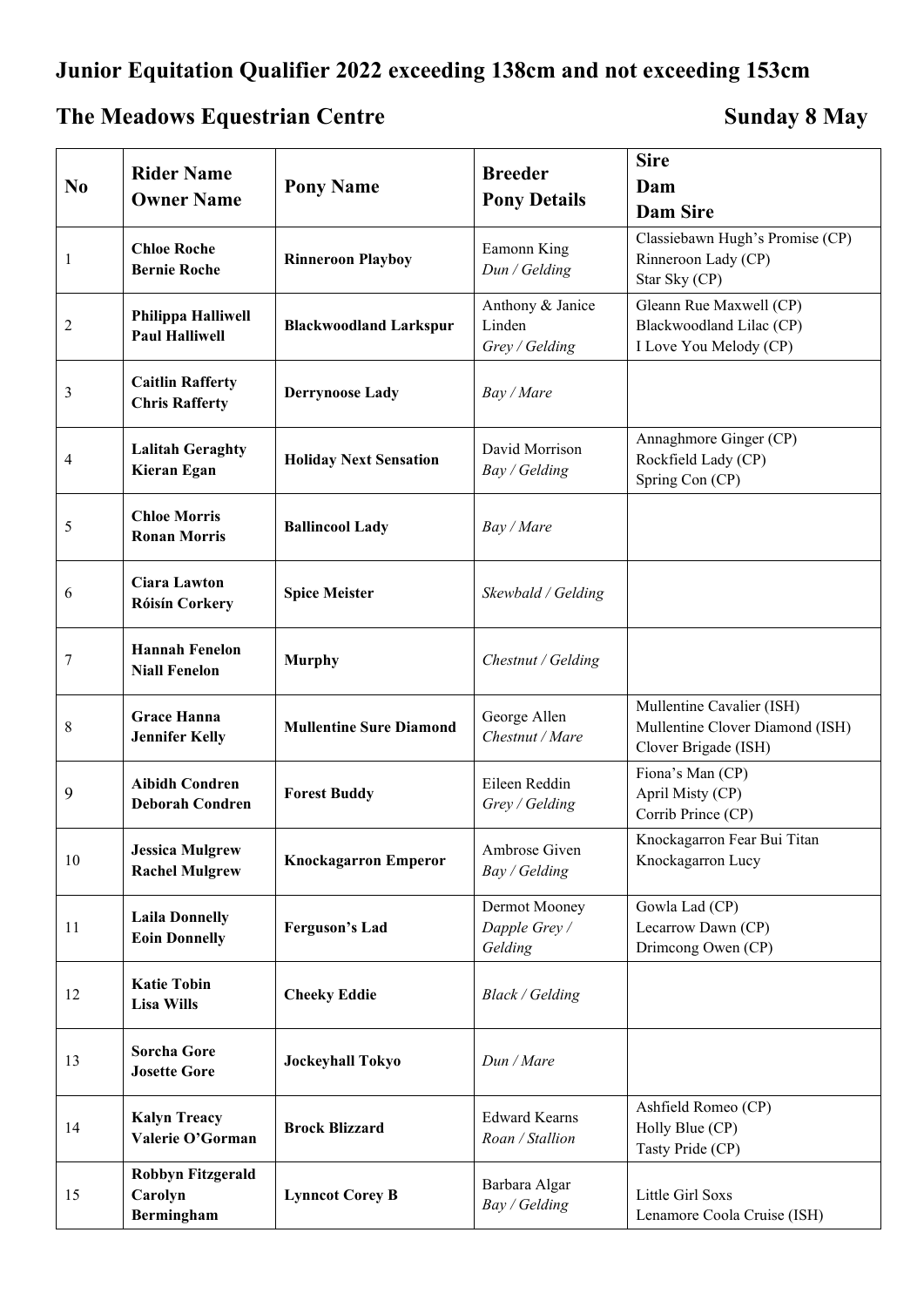| 16 | <b>Moya Kelly</b><br><b>Patricia Kelly</b>           | Ahey Bridge 14th                            | Chris Sexton<br>Grey / Mare              | Park Ronan (CP)<br>Naome Des Vignes (CP)<br>Noah De La Scarpe (CP)               |
|----|------------------------------------------------------|---------------------------------------------|------------------------------------------|----------------------------------------------------------------------------------|
| 17 | <b>Reese Elliott</b><br><b>Mark Elliott</b>          | <b>Ardfry Apollo</b>                        | Clare Crawford<br>Grey / Gelding         | Glencarrig Knight (CP)<br>Ross Castle Ardfry Fuschia (CP)<br>Abbeyliex Owen (CP) |
| 18 | <b>Niamh Devlin</b><br><b>Maurice Devlin</b>         | <b>P.I.O</b>                                | Richard O'Sullivan<br>Chestnut / Gelding | Celtic Moy Sailor (CP)<br>Joan (CP)<br>Granahan Champ (CP)                       |
| 19 | <b>Lily Earley</b><br><b>Brian Earley</b>            | <b>Burdal Funky Monkey</b>                  | Seamus Daly<br>Bay / Gelding             | Ashfield Echo I Love You (CP)<br>Hill House United Colours (ISH)                 |
| 20 | <b>Ted Gibson</b><br><b>Edna Gamble</b>              | <b>Tommy Boy</b>                            | Tommy McCaffrey<br>Grey / Gelding        | Ashfield Jovial Joker (CP)<br>Silver Lady (CP)<br>Cloonisle Cashel (CP)          |
| 21 | <b>Eimear Keogh</b><br><b>Aoife Keogh</b>            | <b>Glenellens Star</b>                      | Seán Conneely<br>Bay / Gelding           | Johns Pride (CP)<br>Shanbolard Sita (CP)<br>Grange Merlon Surf (CP)              |
| 22 | <b>Roisin Lucey</b><br><b>Norma Lucey</b>            | Doe Mick                                    | Aidan Burke<br>Grey / Gelding            | Odysseus Melody (CP)<br>Doe Vanessa (CP)<br>Rathcoona Cove (CP)                  |
| 23 | <b>Ella Doddy</b><br><b>John Doddy</b>               | <b>Bluelake Richard</b>                     | Frank Donnelly<br>Grey / Gelding         | Keamore Diamond Clover (ID)<br>Lee Cara (ISH)<br>Carrabawn View (ID)             |
| 24 | <b>Faye Newman</b><br><b>Stephanie Newman</b>        | Monaghan Ami                                | Donal Mc Loone<br>Grey / Mare            | Canal Fred (ISH)<br>Monaghan Lily (ISH)<br>Tra Bhain Cailin (ISH)                |
| 25 | <b>Zara Cottin</b><br><b>Zara Cottin</b>             | <b>Dernahatten Grey Mist</b>                | Padraigh Mc Kiernan<br>Grey / Gelding    | Dunbeggan Grey Mist (CP)<br>Banagher Victory (CP)<br>Cloughill Island (CP)       |
| 26 | <b>Lucy Donnab</b><br><b>Lisa Donnab</b>             | <b>Greenaun Russel</b>                      | Seamus Munroe<br>Dun / Gelding           | Carracanada River (CP)<br>Greenaun Heather (CP)<br>Castleside JJ Junior (CP)     |
| 27 | <b>Emma Burns</b><br><b>Nicola Burns</b>             | <b>Tullymurry Sunshine</b>                  | Marian Turley<br>Chestnut / Mare         | Masurenfuerst (TRAK<br>Tullymurry Summer (CP)<br>Song of Freedom (CP)            |
| 28 | <b>Lucy Morton</b><br><b>Joanne Morton</b>           | <b>Ferro Firework</b>                       | Gillian Kerr<br>Brown / Gelding          | S Creevagh Ferro Ex Siebe (KWPN)                                                 |
| 29 | <b>Elizabeth Mc Mahon</b><br><b>Darragh Mc Mahon</b> | <b>Lurgan Sallyanne</b>                     | James Moran<br>Grey / Mare               | Ross Fear Bui (CP)<br>Rosie Maria (CP)<br>Dry Mills Bridgeboy (CP)               |
| 30 | <b>Ciara Lawton</b><br><b>Róisín Corkery</b>         | <b>Knockbridge Morning</b><br><b>Shadow</b> | Patrick O'Boyle<br>Grey / Gelding        | Carnabay Mirah (CP)<br>Frosty Morning Girl (CP)<br>Silver Shadow (CP)            |
| 31 | <b>Lucie McIlhatton</b><br><b>Pamela McIlhatton</b>  | Coppenagh Armani                            | Thomas Doyle<br>Dun / Mare               | Roches Dunn<br>Lawlors Pet                                                       |
| 32 | <b>Chloe Roche</b><br><b>Bernie Roche</b>            | <b>Shannon Riot</b>                         | Bay / Mare                               |                                                                                  |